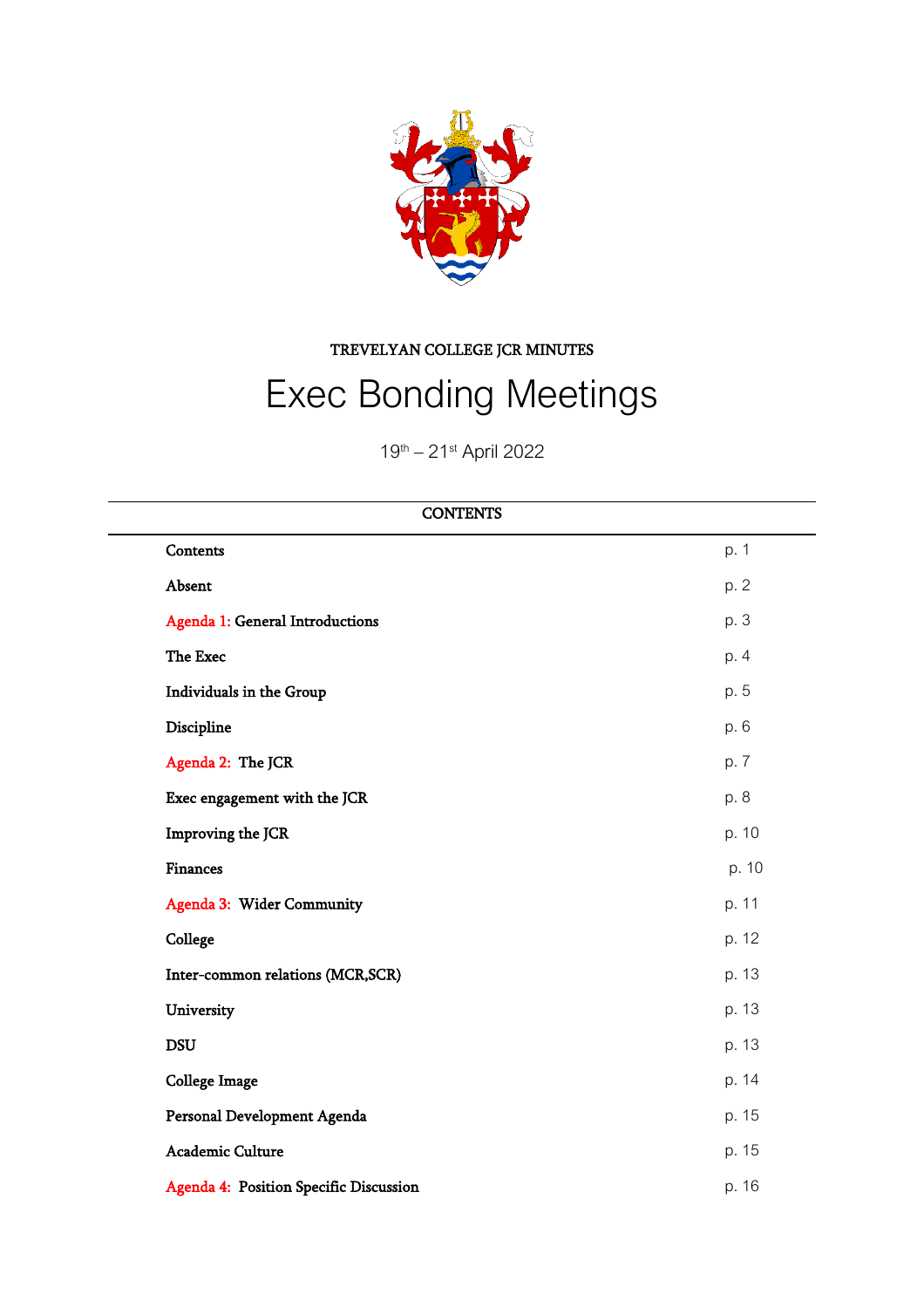

| Welfare Officer's points          | p. 17 |
|-----------------------------------|-------|
| <b>Publicity Officer's points</b> | p. 17 |
| Events calendar                   | p. 17 |
| AOB relating to your role         | p. 18 |

#### ABSENT

#### Attendees:

Alannah Life (President), Dorian Held (President-elect), Mudit Tulsianey (Vice President), George Little (Treasurer), Yusuf Alsari (Communities Representative), William Brown (DSU Rep), Thomas Hewitt (JCR Chair), Jim Lin (Social Chair), Grace Moore (Services Officer), Emma Rohe (Welfare Officer), Roshni Vachhani (Publicity Officer), Clementina Vong (International Rep) Sara Westerhuis (Buttery Chair), Georgia Missen (Bar Sabb), George Scholey (Bar Sabb -elect) absent.

Notified in advance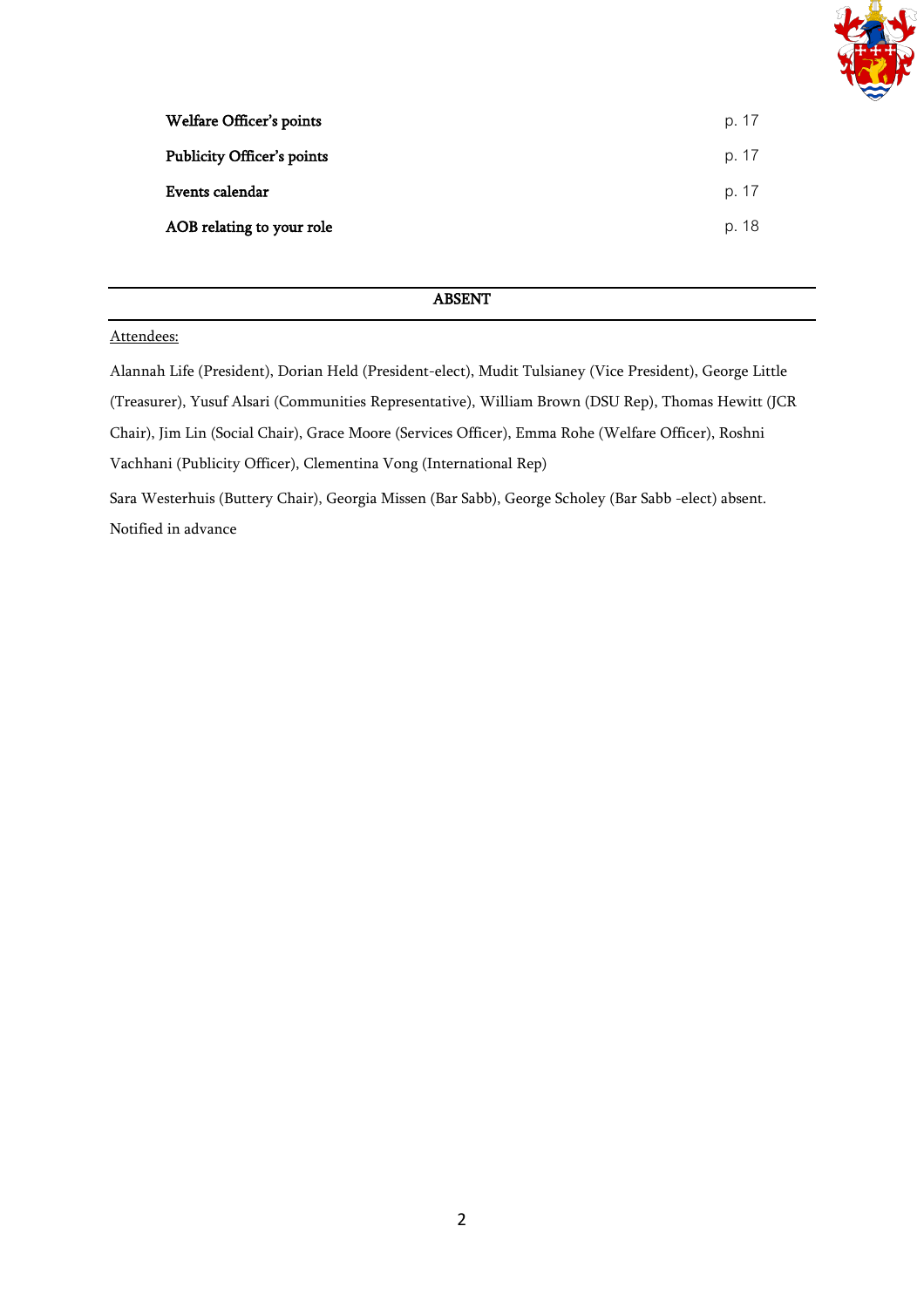

# **Agenda 1 – General Introductions**

- The Exec
	- o Functional
		- What is our purpose?
		- What goals do we have as a group?
		- What is our ethos?
	- o Image
	- o Communication
		- Internal
			- Slack [Alannah]
		- **■** External
			- Emails vs Facebook
			- Social media [Roshni]
				- o New approaches
				- o Are these currently effective?
	- o Exec meetings
		- When and where [Thomas, Alannah]
		- Function and purpose
	- o Stash (inc. Exec stash) [Mudit]
	- o Exec socials
- Individuals in the Group
	- o Our roles
		- What are our roles in general
		- Job descriptions according to standing orders
	- o Our goals (for the year)
	- o Management
		- How do we work?
		- How do we stress? (understanding and coping)
		- Stress management on a group level, helping each other (exec welfare)
- Discipline
	- o Within exec
		- Conduct
		- Complaints
		- Discipline
	- o JCR
		- Fines/bans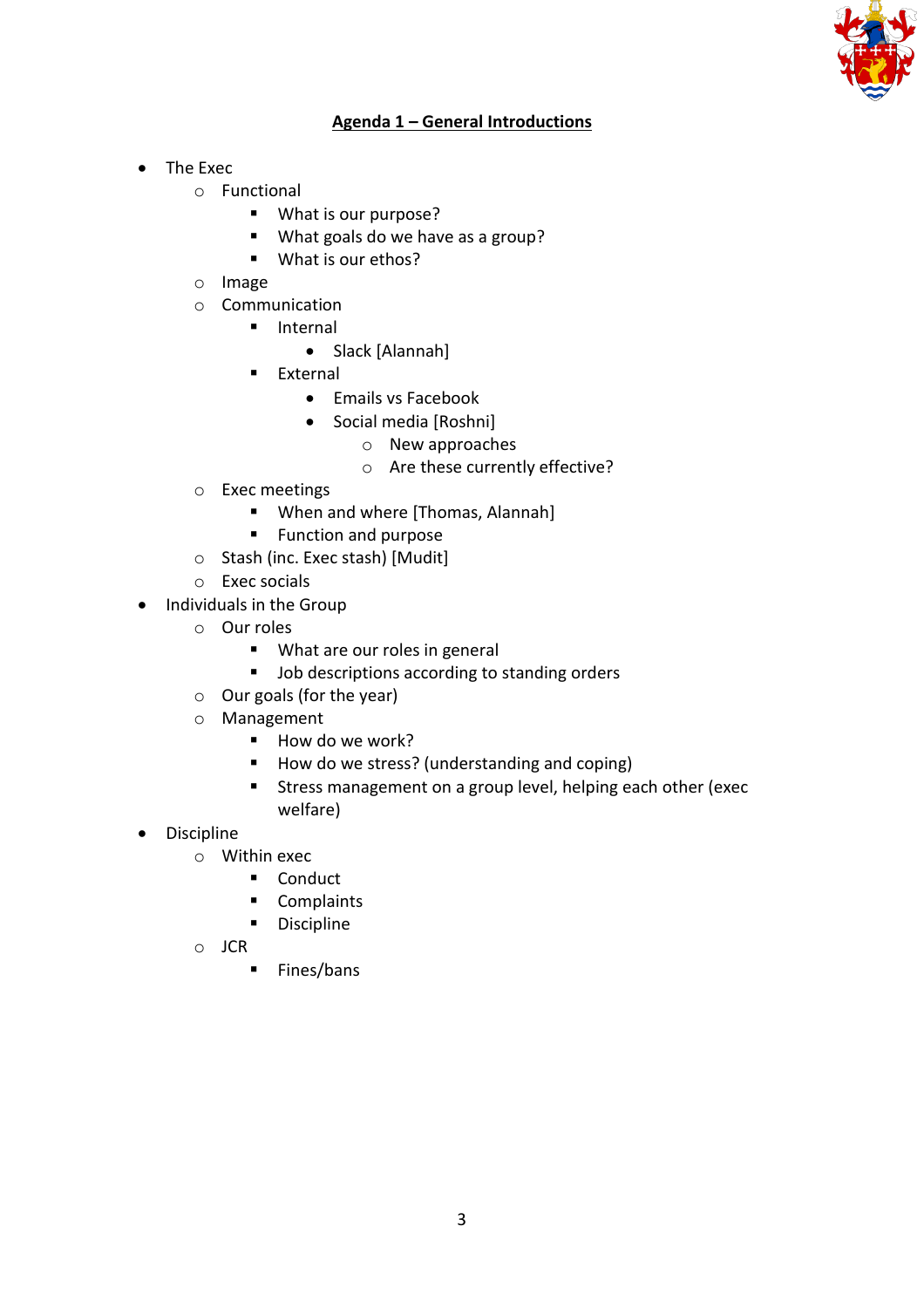

# **Minutes for Agenda 1**

## **Exec - Functional**

- Try to get pre involvement of covid level of engagement like in meetings.
	- o Motions that affect more people
	- $\circ$  Encourage non exec members to write motions (perhaps highlight that there isn't so much of a time limit / fairly easy to do)
	- $\circ$  Adapt feedback method so we can try to get more information about what people think, so perhaps in the meetings add a section for discussions and where people can talk and say what they think about anything etc.
- Try and give everyone the full proper Trevs experience (particularly Y3)

#### **Exec – Image**

- Frepping and exec
	- o Try to get involved and meet some freshers (makes us look a little more human  $\odot$ )
	- o Try to encourage freshers to attend the first meeting (and hopefully all meetings)
- JCR Meetings
	- o Make it easier to join online (look at amending constitution so it can be more hybrid)
		- How to manage the number of people
		- Stress of zoom bombing :/
		- Hybrid might make the in person meetings less popular?
		- In person meetings are more likely to have more engagement

#### **Exec – Communication**

- Internal
	- $\circ$  Slack was chosen to have all the different channels and so we can organise everything better
	- o Turn on notifications please! Check slack settings and phone settings!
	- o Slack is quicker (and a little nicer) than emails
	- o Try to keep facebook and jcr things separate (i.e. if talking to someone on the exec about jcr things use slack, and personal things facebook messenger / or the communication tool you often use to talk)
	- $\circ$  If talking to staff, then email staff + the relevant jcr people
- **External** 
	- o Make people more aware about what the exec do (and get to know us a bit better) with an Instagram exec take over, filming what you do etc, and maybe get some feedback about how things happen. Tag your own trevs role account as well, highlight stories, also talk about your Tier 2's and for any unfilled positions advertise!
	- o Trevs tiktok (we need to beat Johns bar lol XD)
	- o Videos > Text
	- $\circ$  Social media link tree + google drive with meeting notes
	- $\circ$  Meet the exec name, fun fact, role, tag their trevs role account
	- o JCR Meetings:
		- Advertise the motions (like a 2 sentence summary) so people know what we are voting on
	- o Go through mailing list and make sure right people are on it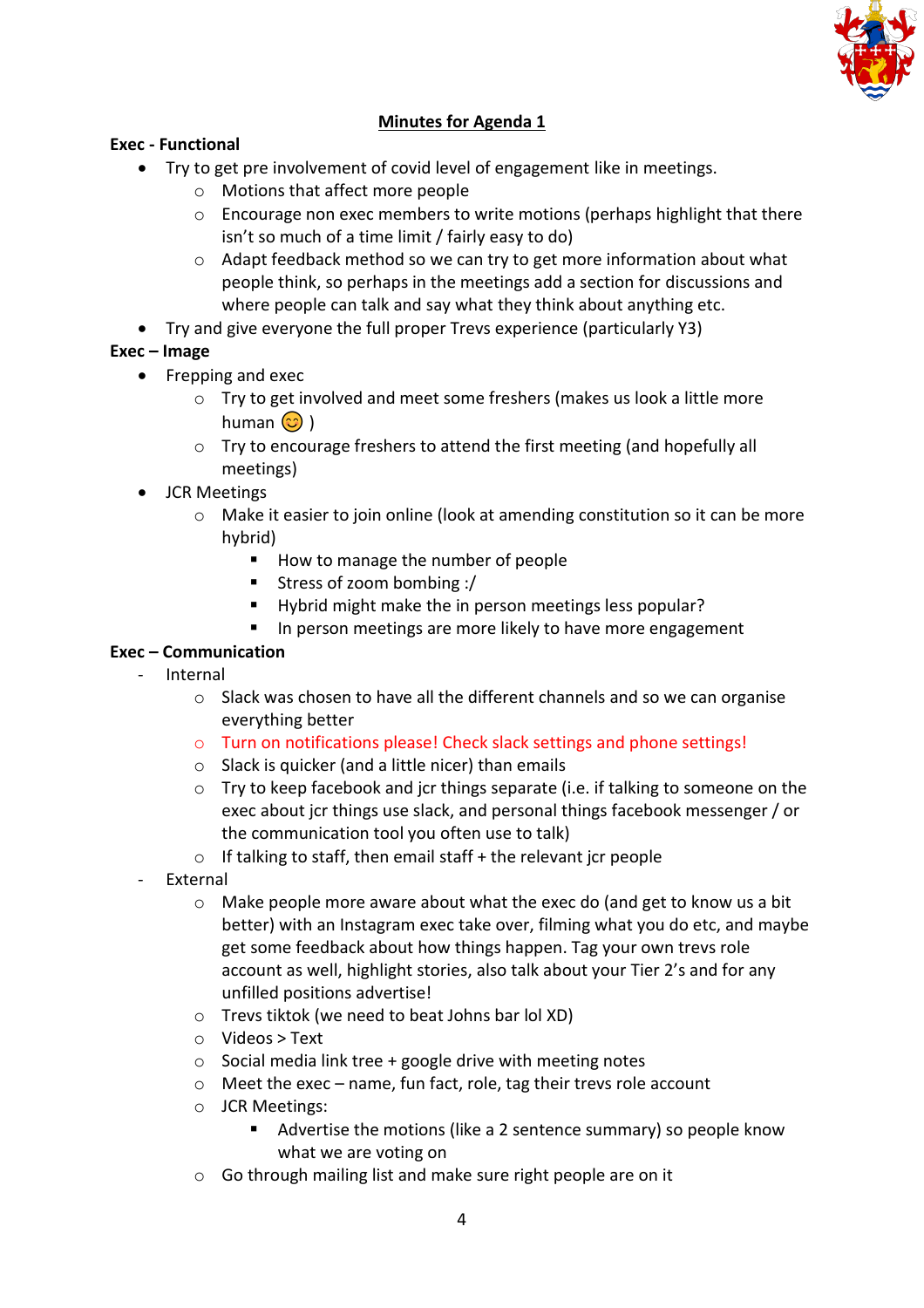

- **E** Also check 4 years (get communication from current  $3^{rd}$  years and ask if they are going to be here next year)
- (! This needs to be a yearly exec admin thing)
- o Email
	- Change to fortnightly
- o Get information everywhere (posters, emails, facebook, Instagram, the tv thing in the undercroft)
	- For TV, ask Hannah or Martin
	- Outside the buttery is a good place for posters (ask SW for permission)
	- We also have 2 jcr boards that we can use
	- Posters ... WW2 style?
- o App
	- Digital noticeboard
	- Transactions through the app? (Uni is trying to set up a new system, so this is possible)
	- Something to explore in the holidays
- o Discord?
	- Set up different channels for different things
- Exec Meetings
	- o Doodle poll to be send around for days/ times
	- o E meeting room / Upper JCR
	- o JCR Exec meetings
		- Voting in place
		- Work out what needs fixing and fix it
		- Report to one another about what we have done
			- We should be in constant communication with each other anyway, so any small things and jobs done during the week can be on the written agenda and doesn't need to be said at the meeting update
- Stash
	- o Exec stash
		- If all the same it is cute and uniform like and we look like a team
- Exec socials
	- o A big thing that was kinda lost because of covid :(
	- o A chance to talk to each other as humans :)
	- o We could all take it in turns to host/plan an activity

# **Individuals in the Group**

- Our roles
	- o TH
		- Chair. Chair meetings, steering, impartial viewpoint, ensure everything is fair and have a harmonious relationship and increase engagement
	- o MT
		- VP. Stask, discipline at college events, helping the pres in achieving their goals and helping the rest of the exec achieve their goals
	- o DH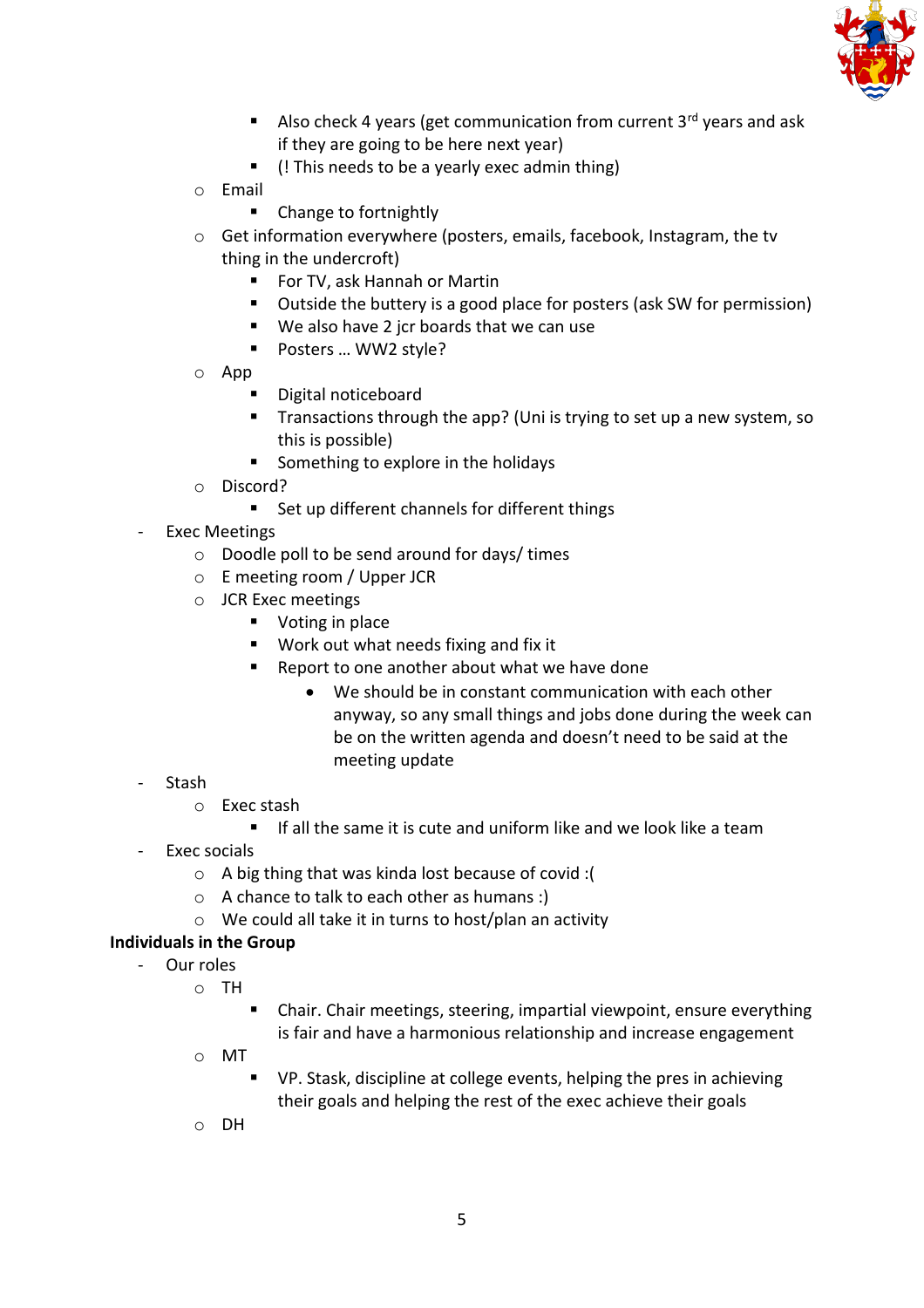

- P. Face of the JCR and exec, mediator between college and JCR, make sure everything is running smoothly, help rebuild the community, bring back the  $2<sup>nd</sup>/3<sup>rd</sup>$  years and get them back and involved
- o AL
- P. Makes Trevs trevs again. Summer term is one of the biggest terms for the exec, bring back the real summer term which will hopefully make people more involved for the rest of the time
- o RV
	- Publicity. Improve communications with social media and emails and just help get the message out there
- o CW
	- International Rep. Help the international freshers settle in. Get more people involved in the language café.
- o GL
	- Treasurer. Money. Buying things, budgeting things, make the budget more clear to everyone, spend money
- o JL
	- Social chair. Use the money given to put on awesome events, work with Janice to put on the events.
- o YA
	- Communities Rep. Volunteering (increase publicity and engagement), Representing communities (helping each society and solve problems with them etc.)
- o ER
	- Welfare. Support and listen to people, welfare supplies, campaigns. Support specific groups rather than the general
- o GM
	- Services Officer. Organising formals on a fortnightly basis, catering committee meeting to get people involved in
- **Management** 
	- o Exec members discussed stress management strategies and how to support each other

# **Discipline**

- Within exec
	- o As an exec member you might get disciplined for some things (particularly confidentiality) that perhaps other people might not get disciplined
	- o If there is an exec beef/problem, talk to AL or TH (or MT if neither are appropriate), talk through the official channels.
- JCR
	- o Try and steer away from monetary fines (max £50), community service is probably a bit better of an option. Depending on situation, college can be scary, so as little as possible to get college involved with these problems. The more we can handle as the JCR the better
	- o TH and steering committee, MT and AL are the main people are about disciplinary. Any monetary fines that are given, will most likely go to the damages pot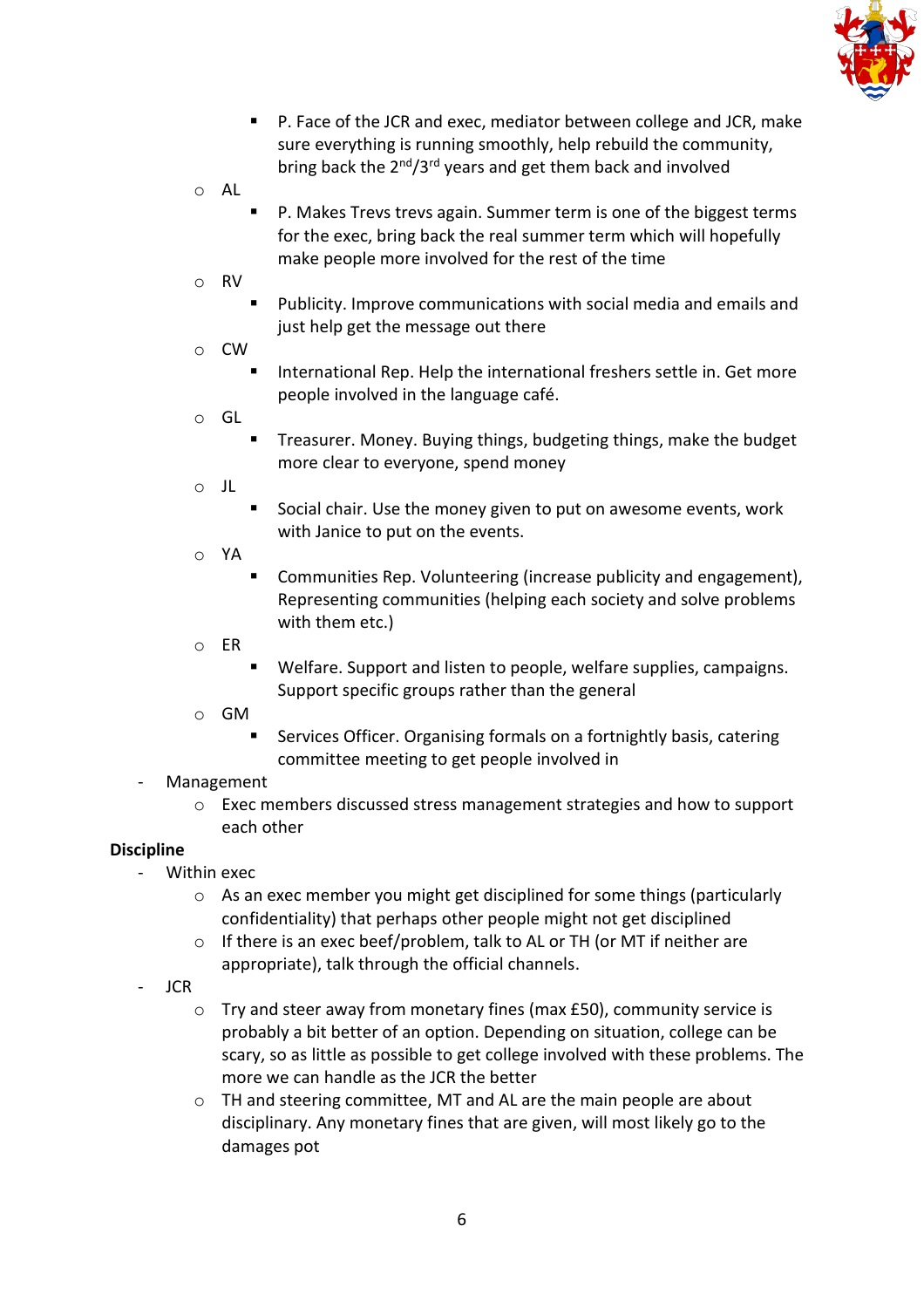

# **Agenda 2 – The JCR**

- Exec engagement with the JCR
	- o Exec relationship with the rest of the common room
		- Accountability
			- Conditions of accountability
		- Transparency
		- How is this different: our individual roles/the exec as a group
		- How do we separate ourselves from our role?
			- Communicating this to JCR
	- o The JCR as a community
		- Engagement
			- JCR meetings
			- Elections
		- Tier 2s and Tier 3s
			- Our relationship with them (all know their Tier 2s, committees)
			- Committee & Comm Chairing Training?
		- Committees
			- Changes to committees?
		- Ex Officio Roles
	- o Best ways to gauge opinions:
		- Surveys, JCR Comm etc.
- Improving the JCR:
	- o JCR Review
	- o Updating Job roles
- Finances [George L., Alannah]
	- o Price changes
		- Levies
		- Platinum & Gold Passes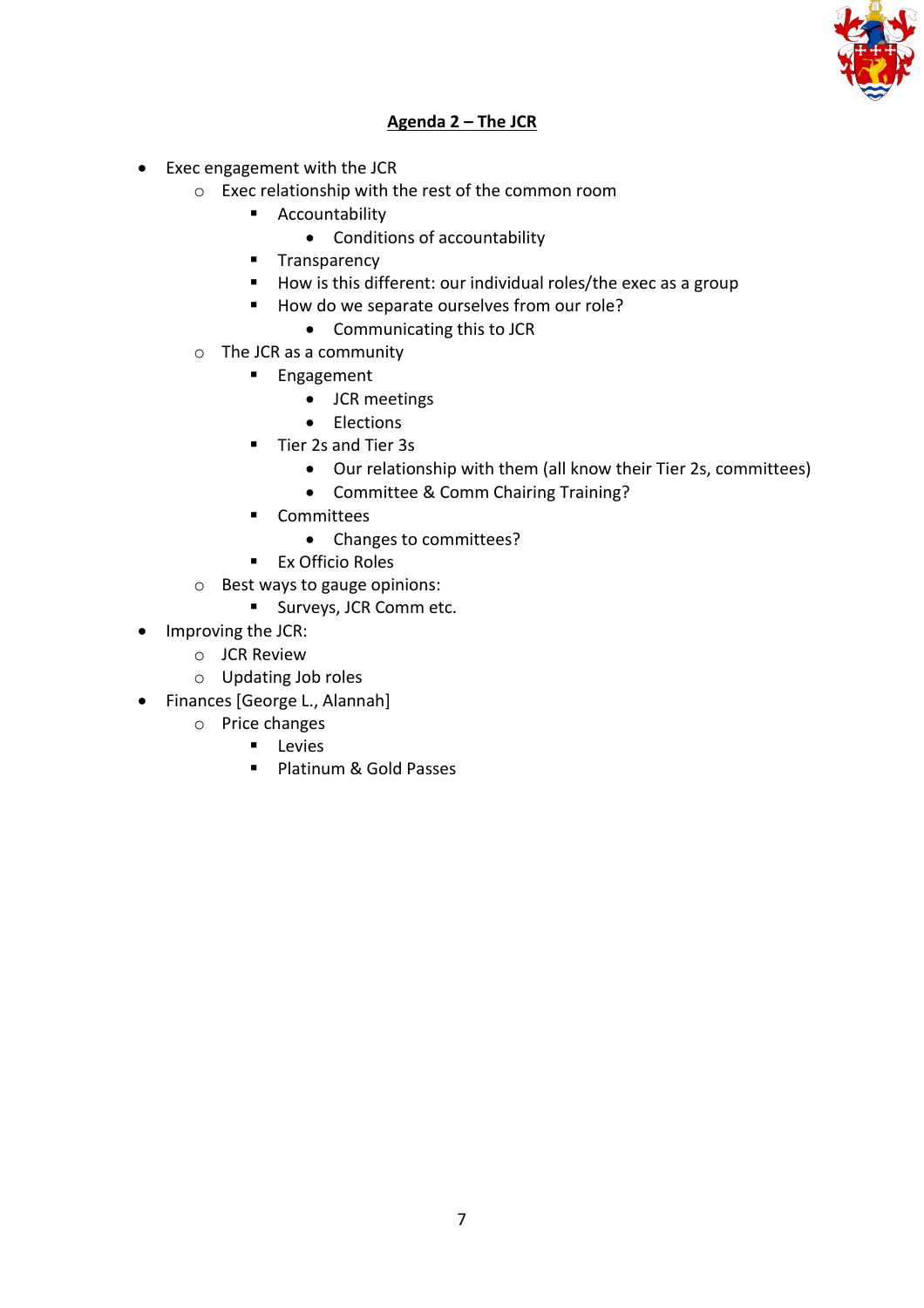

# **Meeting for Agenda 2**

# **Exec engagement with the JCR**

- One thing to push during freshers is we are not the JCR, everyone who pays the JCR levy is the JCR. We are just the people that run behind the scenes to make things happen
- One major 'problem' are many sports teams use ' $F^{***}$  the JCR' during comms  $\langle \cdot \rangle$  so need to work on our relationship with these teams
	- o Work with Sports Rep
- Motions
	- o One motion can only be brought up once a term
	- $\circ$  Motions are often discussed at length before being put towards the steering committee, so if possible, try to bring up points in the meetings so that the motions can be as thorough as possible
	- o At least 2 motions a meeting
	- $\circ$  If you don't have a full motion about something, maybe bring a discussion point about it so that you can consider these when writing your motions
- **Transparency** 
	- o All JCR meetings minutes and committee minutes are available for everyone on the website currently, although this is not so well known so we need to think of a way to share this all so that it doesn't feel like we are hiding anything
	- o A short weekly report from everyone for the fortnight emails
	- $\circ$  End of term report (colourful poster type) for the Instagram reels so that the everyone can see what we have done over the term
- Roles
	- $\circ$  Individual roles, which we will share on the exec instagram takeover
	- o As an exec member, you do drop ins
		- Use the JCR officer for 2 hours, a nice environment to do work
		- Have a look through your box in the office and just enjoy it, might have your handover book
	- o As an exec member, you work events / formals
		- If everyone pulls in their time, we can have a balance between working the event and enjoying the event
		- **■** Summer ball
			- Pre event stuff
			- Sorting out tickets and wristbands
			- Ushering people onto the bus
			- Serve survivors breakfast
			- If you have a platinum pass etc., talk to GL about some refund for this
	- o Separating ourselves in our role
		- If someone comes to you in an awkward time, let them know that you would love to talk but schedule a better time
		- Boundaries are important
- **Frepping** 
	- o Look out for Pres, Head Freps and International Rep and make sure they are well rested and looking after themselves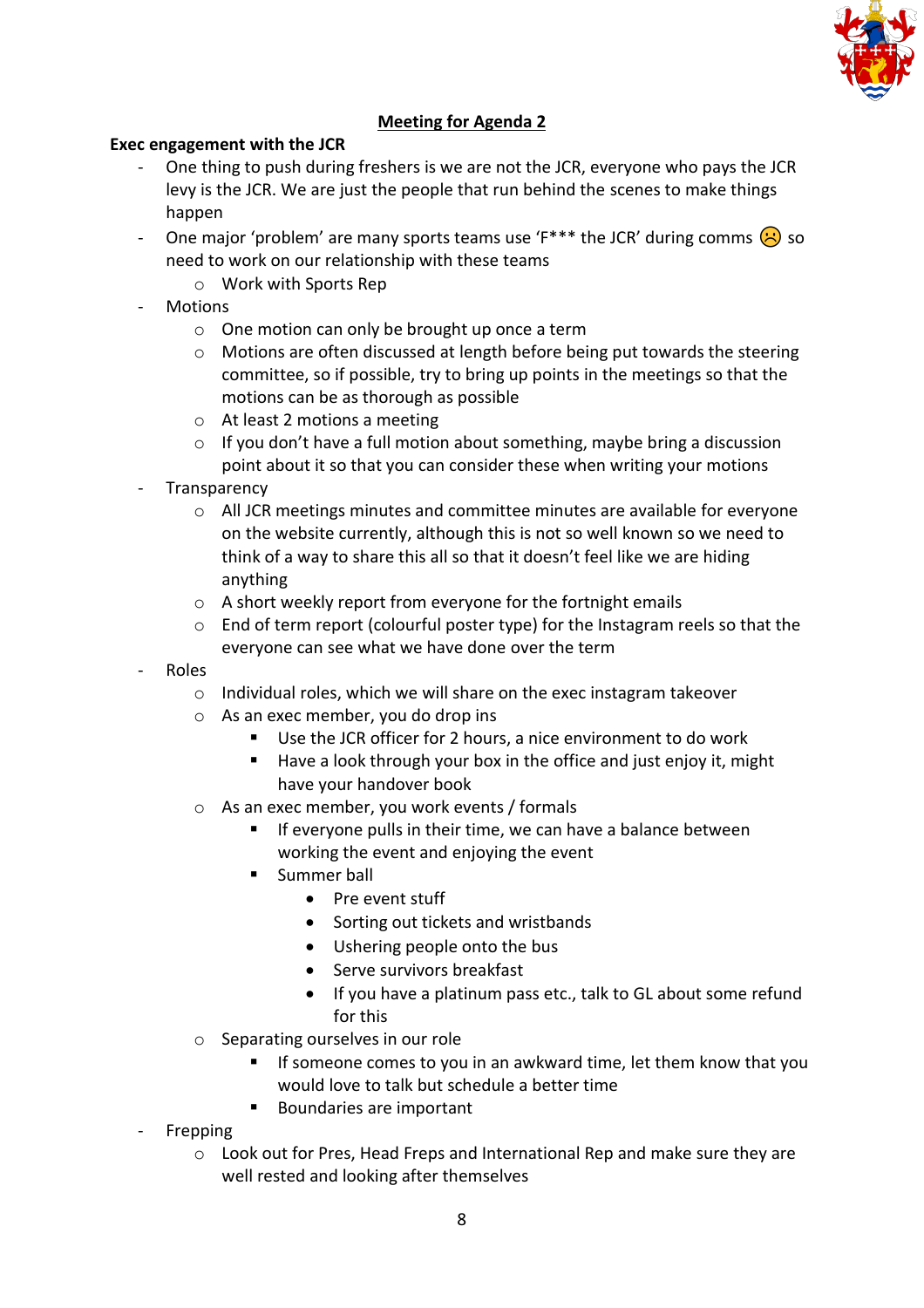

- o See if tech can be auto freps because we need them to run many events in college (like unplugged and silent disco)!
- JCR Meetings
	- o GL needs a buttery chair
	- o With Term 3, do we do:
		- 1 meeting before exams and 1 after
		- 1 during exams?
		- Hold first meeting after exams and show a united front
			- GL / SW won't be here for a bit so AL will take control
	- o Mandated to attend and give a report
	- $\circ$  JCR work together as a body to discuss things
	- o The raffle prize at some point was Amazon prize but that wasn't every discussed with the Treasurer so there was no money put aside for this
	- o Write motions!
	- o Encourage people to sign up to committees, Tier 2's and to be your successor
	- o Would like more contested elections if possible
	- o No member of the JCR cannot canvas on behalf of another person (particularly the exec)
- Tier 2's
	- o YA Sports, Music, Art, Charities
	- o GL Assistant treasurer
	- o JL Assistant Social Chair, Ball Chair
	- $O$  GM Tech
	- o Read your job description and find your Tier 2's. If there aren't any, recruit!
	- o Make sure your Tier 2's show up to the JCR meetings as they are mandated
	- o JL to manage how the events comm get the 50% discount
	- o Encourage housemates / freshers to come to meetings
- Tier 3's / Comms
	- o Training about how to chair a meeting can be provided (Ask AL)
	- o You have things that you want to discuss, you discuss and deal with it?
	- o Most Tier 3's are elected (steering / fin comm etc.)
	- o However if some changed to open comms then maybe their might be a change of numbers?
		- i.e. Change social committee to an open committee
		- i.e. JCR committee's role was to help with referendums but having JCR committee open might be nice (would be a motion)
		- FinComm and Steering and Welfare should probably remain elected
- Ex-officio: Chair
	- $\circ$  Can decide whether they want to be a part of the exec or not (i.e. drop ins or working events etc.)
- House keeping
	- o Exec get vom trained
	- o Potentially encourage college to have targets in urinals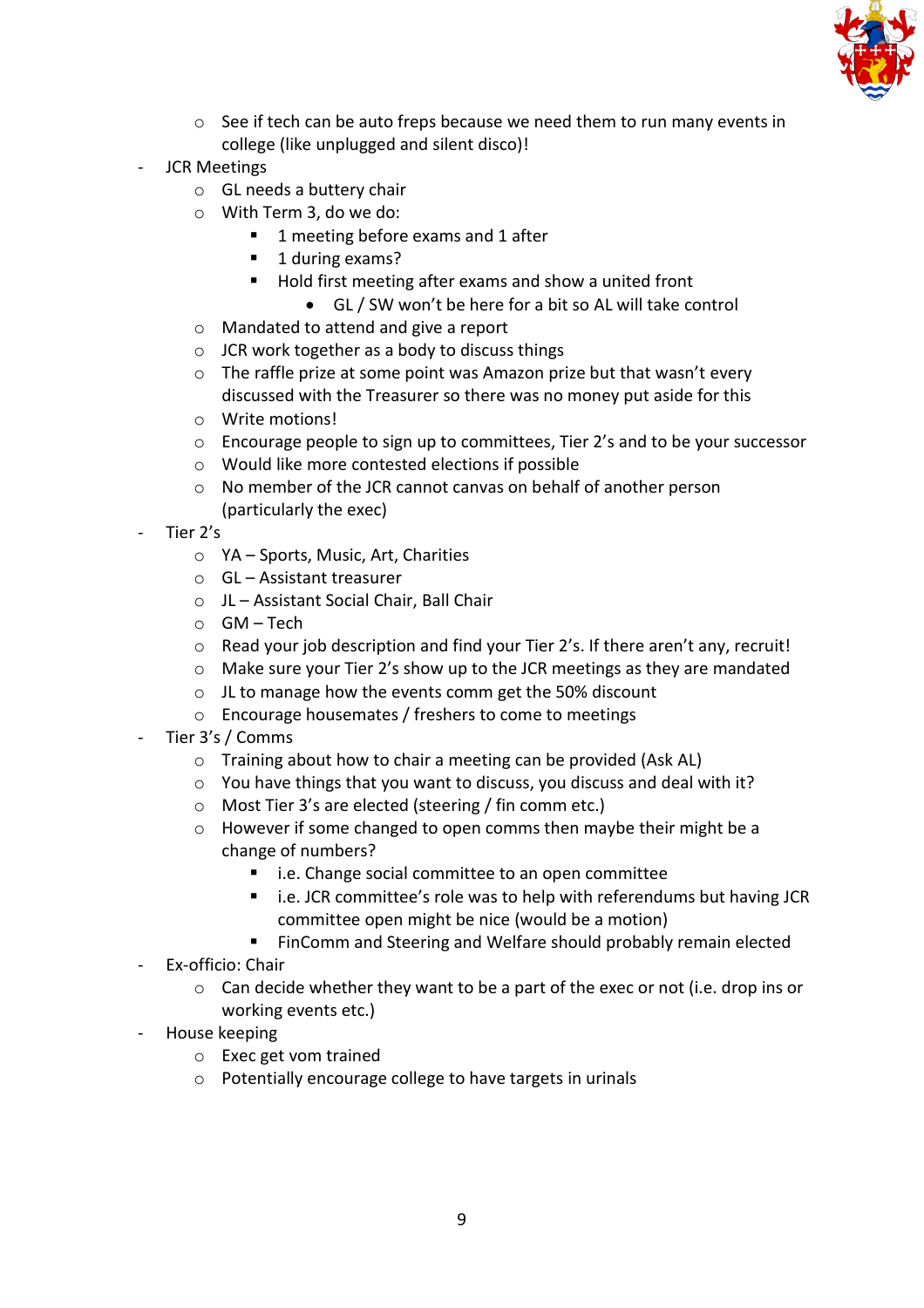

# **Improving the JCR**

- Look at your job description and refer back to it regularly to see what you actually do and what you don't
- Find your Tier 2's and Tier 3's
- If there is something that you are doing quite a lot that isn't currently on your job description, feel free to add it

# **Finances**

- Levy
	- o The levy needs to be raised (not changed since 2015)
	- o Potentially looking to raise it to £140 (Need to happen with all the finance and world things so if we don't we will be bankrupt)
	- o Use a graphic and a graph to show the effects!
	- o This will be brought up as a motion for the first JCR meeting
	- o Anyone who hasn't paid for their JCR Levy can save £10
- Gold / Platinum
	- o If events start getting more expensive (in terms of hosting the event), we might need to look at increasing the price
		- ENTs companies
		- Entertainment
		- Venue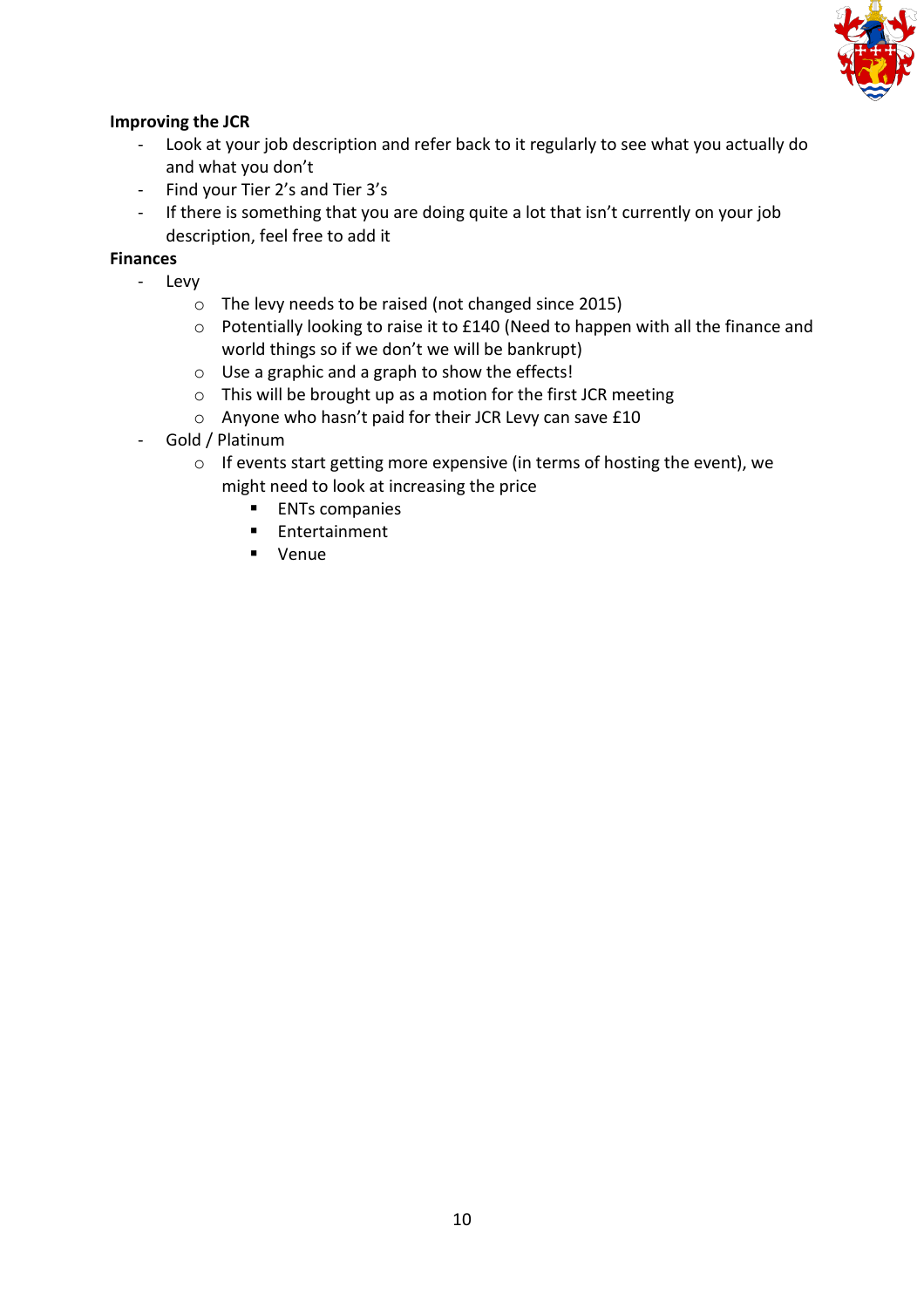

# **Agenda 3 – Wider Community**

- College
	- o Relationship with college officers and staff
		- What kind of relationship do we want? How to work toward this?
		- Joint College Officers
- Inter-common room relations (MCR, SCR)
	- o Communication strategy (ideas for system to use in the future)
- University [Alannah]
	- o JCR relationship with university
		- Representation
	- o DSO framework
		- Questions of whether to maintain DSO status, or become a charity (noting examples of Van Mildert and St. Aidan's)
- DSU [William]
	- o Improving liaison with associations
	- o Advertising elections (exec endorsement of candidates)
	- o As relevant:
		- Relationship between SU motions, JCR policy and SU elections
- College image
	- o What image do we want to project?
		- 'The best college at doing good things secretly.'
	- o How to do that
		- Outreach projects [Yusuf]
	- o Relationship with local community
- Personal Development Agenda
- Academic culture [Mudit]
	- o The JCR as an academic community?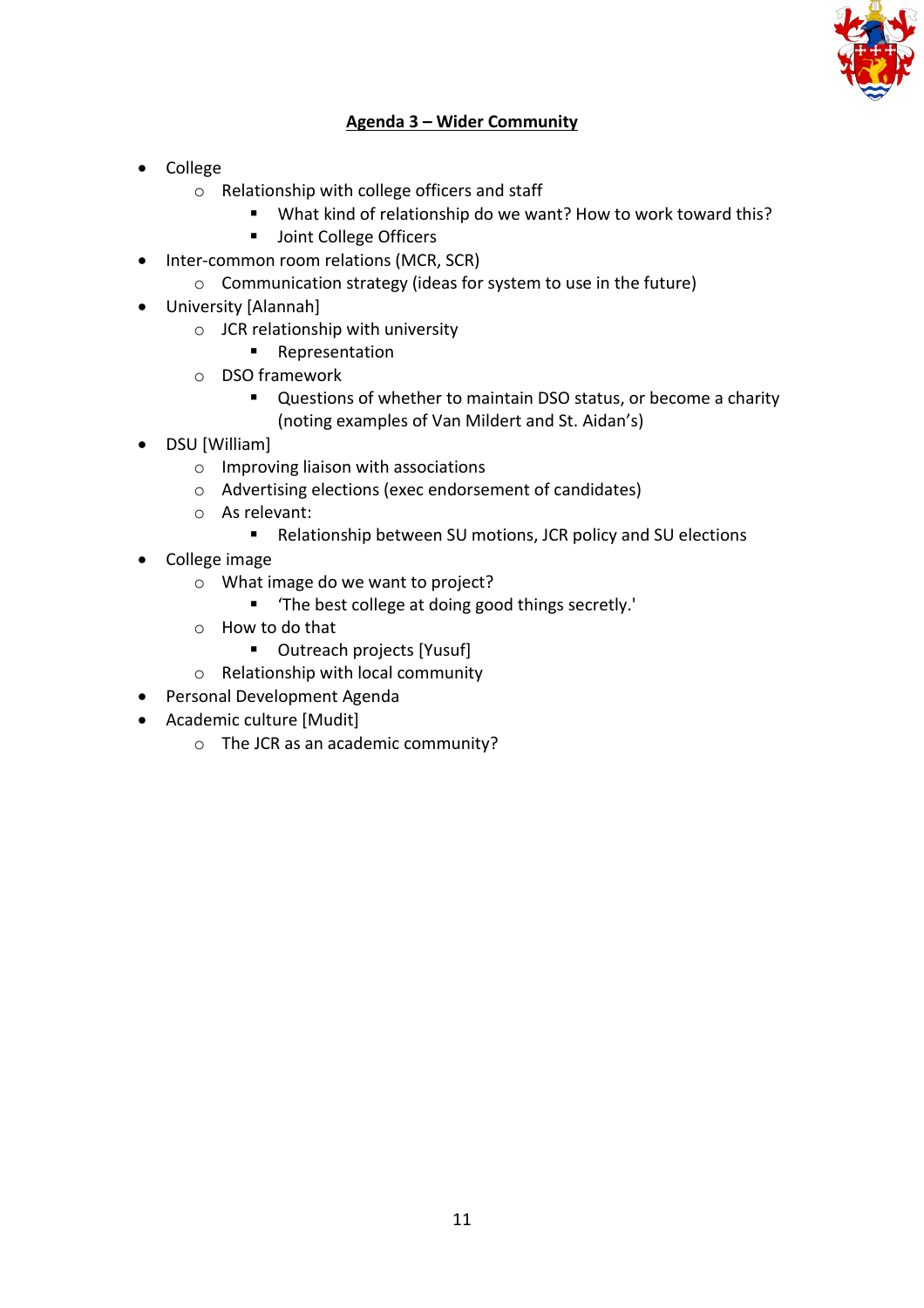

# **Minutes for Agenda 3**

#### **College**

- Relationship with college officers and staff
	- o AL has a weekly meeting at 2pm with college stuff hence why JCR exec meetings were typically on a Monday
	- $\circ$  Most liaising will happen between AL and staff, but JCR exec will also liaise with staff
	- o Staff
		- Kunle figure head and likes to be kept in the loop
		- Martin President's line manager for any concerns, anything they want to do, anything to improve etc.
		- Hannah Support based things, welfare and communities mainly work with her
		- Janice Any operations related things, great person to send things to before sending things to legal, main communication between students about cleaning etc.
		- Jim Not much comms with JCR, deals with issues around college
		- Porters / Cleaners most likely to complain about students so make sure they porters and cleaners like you
		- Dawn / Robbie Head of catering / Head of chef, so great person for formals contacts. Any external food based things need to get Dawn's approval
		- Kaylean Trevs admin person, Kunle's PA, mainly in charge of college social media
		- Nicola Student support, welfare related, not that much involved with JCR
		- $\blacksquare$  Trevs finance they exist but they don't, email them
	- o Join College Officers meetings, once a term introduce yourself
	- o Any issues you wish to run through College Officers, run through president first in case there is something already in discussion
	- o Relationship with JCR and College not been amazing
		- So now trying to change this so JCR exec and college officers meet
		- College officers here more about our events and invite them to events
		- Make sure we all understand each other and communicate
			- Anything that being run, college officers want to know about everything in the planning stage. So always copy in/ keep AL / DH up to dateso that they can feed it in.
			- One thing to note: fashion show and boat cup is not JCR run but run by society but college want to know about it so make sure in contact with societies
			- Janice has all the dates for everything (formals, events etc.) so AL has to regularly request it
				- o This is currently an excel spreadsheet but AL will turn it into a google calendar for easy access, but confidential to some extent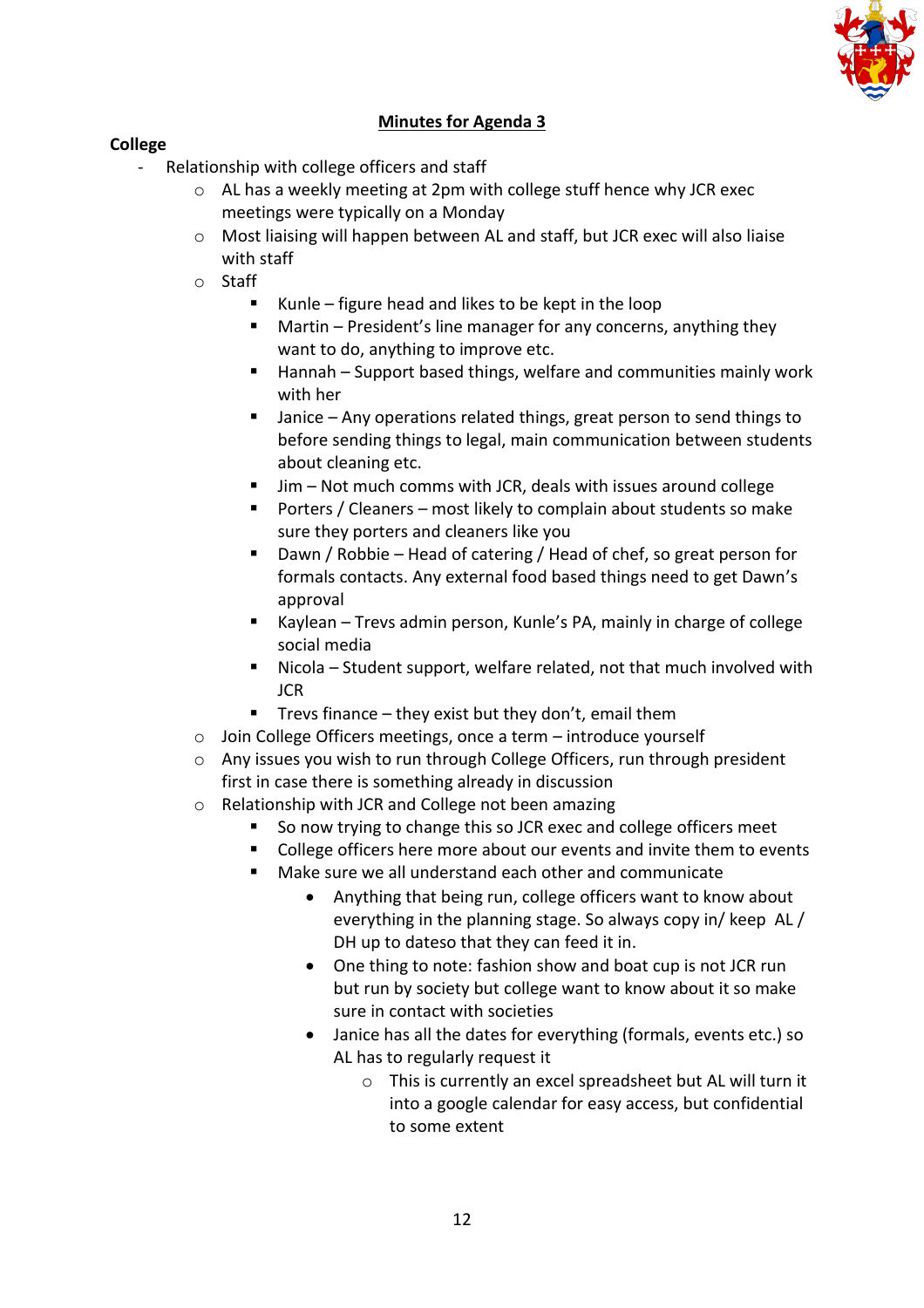

## **Inter-common room relations (MCR, SCR)**

- SCR are like college staff and adults, people on the high table. We can let them know about Trevs events and they are invited
- MCR, Will is on the MCR exec so can build a nice relationship with the next MCR cohort
	- o MCR are often invited to JCR events
	- o MCR can come along to things like freshers week, and want to make up for their covid years
	- o Any events that MCR come to that are JCR funded, we can ask MCR to support financially. For formals, if MCR exec get same JCR exec responsibilities, we can all relax a little bit
	- o Meet your MCR buddy (whoever in the MCR exec has your role)

#### **University**

- JCR relationship with university
	- o Working with presidents to get more common room representation across the university board
	- $\circ$  University is currently trying to set up lots of working groups, so trying to get more involved in that (president and relevant exec member to attend)
- DSO framework
	- o Pay tax on more things than charities would
	- o Although referendum had a majority, didn't meet quorum
	- $\circ$  Run another referendum towards end of next year / year after if we want to (minimum 3 years wait)
	- o With a sabbatical president, might not be the best
	- $\circ$  University doesn't like us becoming charities because they have don't have as much control over us. This is too uncertain a time to do at the moment, so something to pass over the JCR execs over the years to consider and keep an eye on finances
	- $\circ$  This would probably turn the university into more of a university feel than the collegiate feel, so at a risk of losing the support we get as a college (like finance person to look over finance, and pastoral care etc.)
	- o If we want this change need the best time for our college

#### **DSU**

- Improving liaison with associations
	- o WB does not have much of a relationship currently with association, so can give an outsider POV
	- o Might try to get the minority reps elected ASAP as they can provide more of an insight into these associations
- Elections
	- o Endorsing candidates should be okay (apart from chair) as this could improve engagement
- Image
	- o We don't have a good image nationally
	- $\circ$  Need to learn how to make ourselves not scandalous (we don't want to be that poster uni)
		- One way to do this, is having democratic elections
		- With SU elect we have a chance to start new and improve the image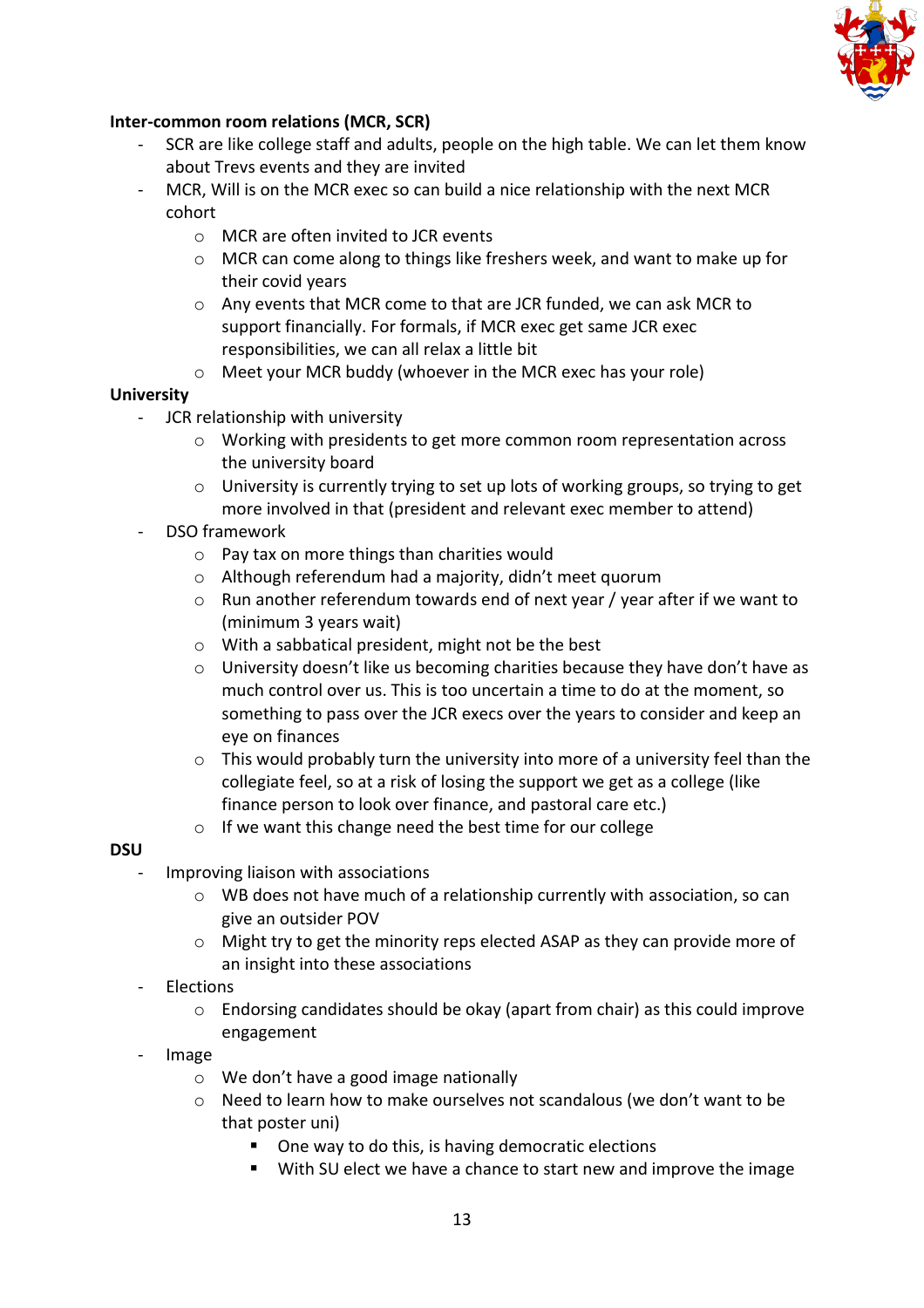

- Relationship between SU motions, JCR policy and SU elections
	- o Against changes of the DSU rep, currently Trevs voice to SU and there are motions in place to attempt to change it to SU voice to Trevs
	- $\circ$  Creating new roles to represent various interests, which is just fragmenting ourselves and not really uniting ourselves
		- Add 10 new seats (5 hill, 5 bailey) which is perhaps a better representation split than the current split
	- $\circ$  JCR policy continue to fight against being centralised
	- o SU elections
		- The RON scandal happened a few years ago so that cohort is leaving and so shouldn't be that big of a problem
		- DSU probably could have dealt with the RON scandal better
		- Last election was a lot more promising
		- JCR exec views on candidates
			- Support candidates as an individual
			- Deciding together to endorse a candidate as an exec (maybe not the best things to do as it won't be the most representative of opinions of the JCR as a whole)
			- Staying away from endorsing candidates (which may not help if we want to improve the SU and common room election)
		- **Voting** 
			- Need to encourage everyone to vote (find out the prize SU rep so can use it to encourage people to vote, alpacas are good!)
			- Say 'Remember to vote, this is the prize!
			- Try to get people signed up for SU website sooner (during freshers week) so that voting isn't as long of a process (if it is too long, people won't vote)

# **College Image**

- Image
	- o Best time to advertise is open days
	- $\circ$  We are good everything (Music, Sports despite the fact we are one of the smallest colleges, we made it to the finals for like 4 sports, Musical)
	- $\circ$  Try to have as many things written on the internet so that people know us for that not the scandals
	- o Mural (?)
	- o Replace the walls in the bar with what we are good at
	- $\circ$  Encourage all sports societies to advertise when they have matches so we can support
- Outreach projects
	- o Volunteering
		- College running it (Hannah M communicates with local communities to sort this, and then YA take this and advertise it)
		- Website for students to record their hours which is a nice record
		- Outreach officers run by university which YA also advertises
		- Encourage volunteering, people need an incentive
- Relationship with local community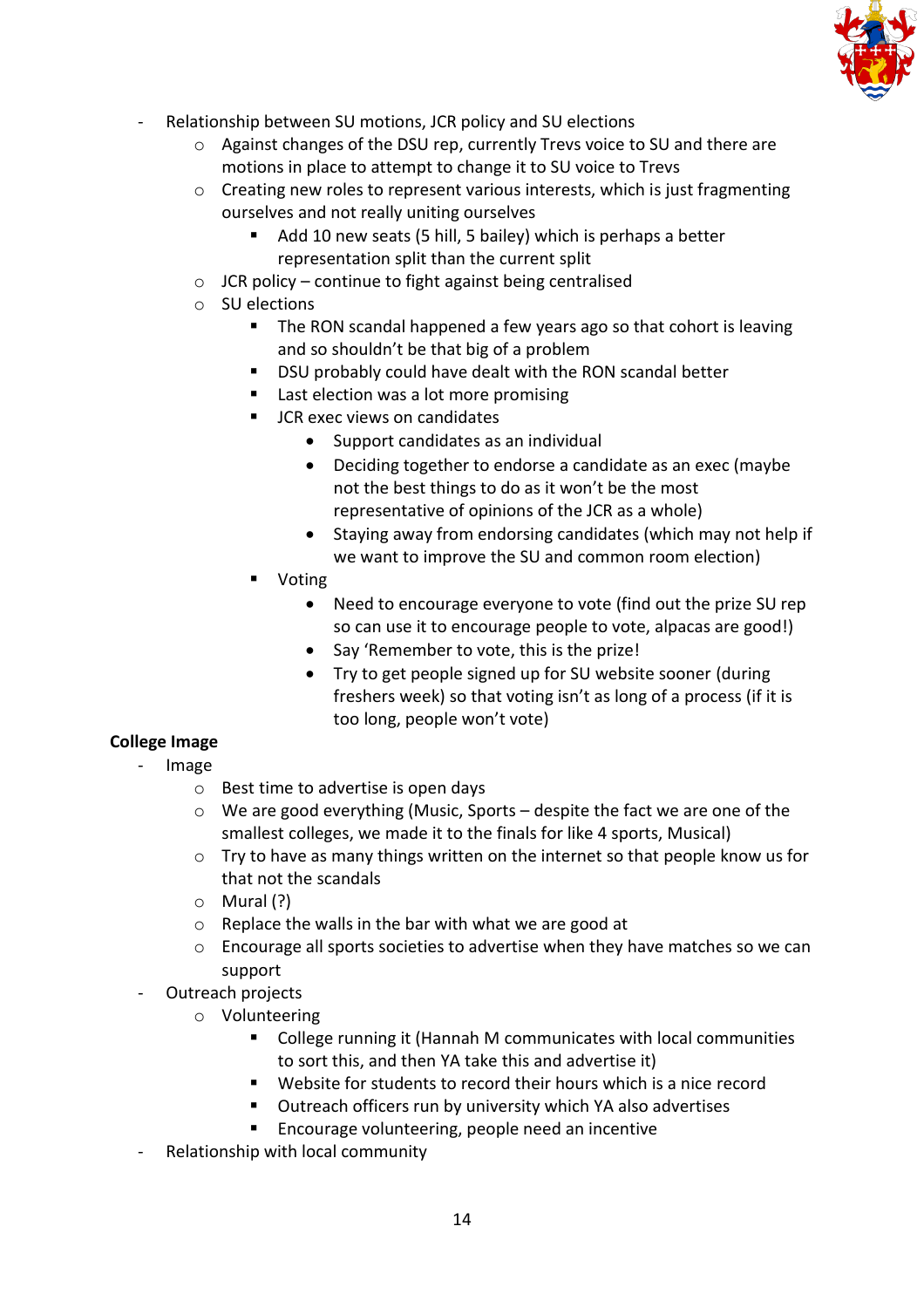

- o Saturday tends to be the locals night (let the locals have that night as its their only night) which is why Saturday events happen in college
- o Remind freshers to be quiet coming along Church street as it's a residential area
- o Narrow streets, so do not walk in groups of 5
- o The city exists!

# **Personal Development Agenda**

- Exec members are encouraged to the leadership academy
- If you want to go to any conferences that will help personal development and college like it, they will fund it

# **Academic Culture**

- Trevs Talks
	- o Help us improve relationship with College Officers as they really like it
	- o Convince college to provide refreshments
	- o Getting sign up is a bit hard, Exec should have something set aside and ready in case MT needs it in emergency
- Diss Night
- Debate society (bring back)
- A lot of academic societies are growing and coming back!
- Careers event
	- o CV building
	- o Linkedin
	- o Get alumni involved with careers fair, might be nice particularly for humanities degrees
- If college approve of someone coming to college to give a talk, they can stay overnight if travelling far
- Invite SU Academic societies to Trevs (stamp that Trevs logo) and get them to run an event / talk in Dowrick and get some engagement [Providing a space that is often Trevs only]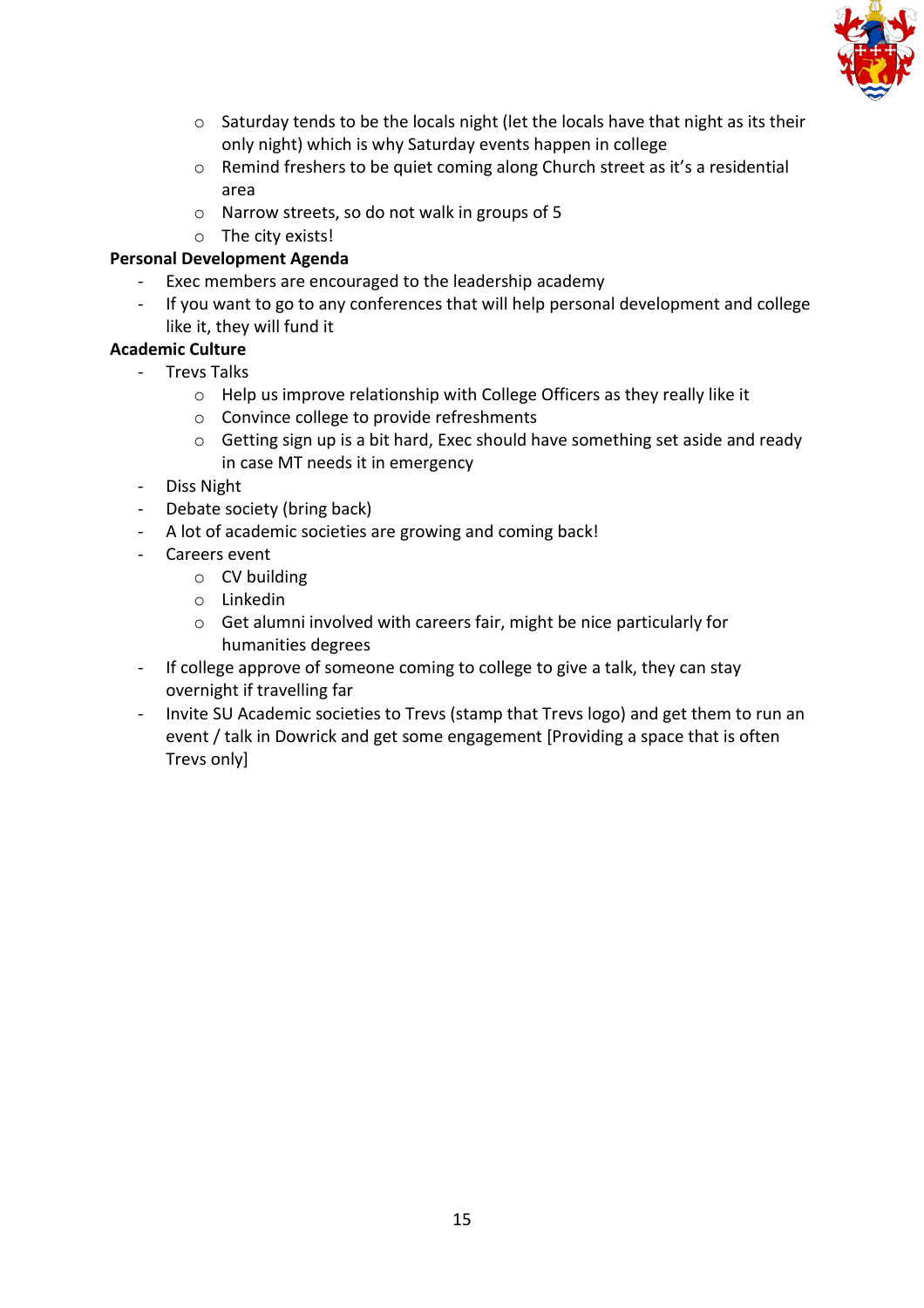

# **Agenda 4 – Position Specific Discussion**

- Welfare Officer's points:
	- o How welfare works:
		- Structure of the team
		- Drop-ins
		- Welfare supplies
		- Parent Scheme
	- o Dealing with disclosures:
		- Safeguarding course for all exec members
		- minimise reaction
		- reassurance
		- no guarantee of confidentiality
		- verbal disclosure
	- o Welfare room:
		- At events and fresher's week
		- **■** Summer ball?
	- o Welfare Network and Welfare training
- Publicity Officer's points:
	- o The JCR website and GDPR
		- How easy is an app to set up??
	- o Stationary cupboard & keeping it stocked
- Events calendar
	- o Social events
	- o International events
	- o Academic events
	- o JCR meetings and elections
	- o Campaigns (Welfare, Outreach)
	- o Sports events
- AOB relating to your role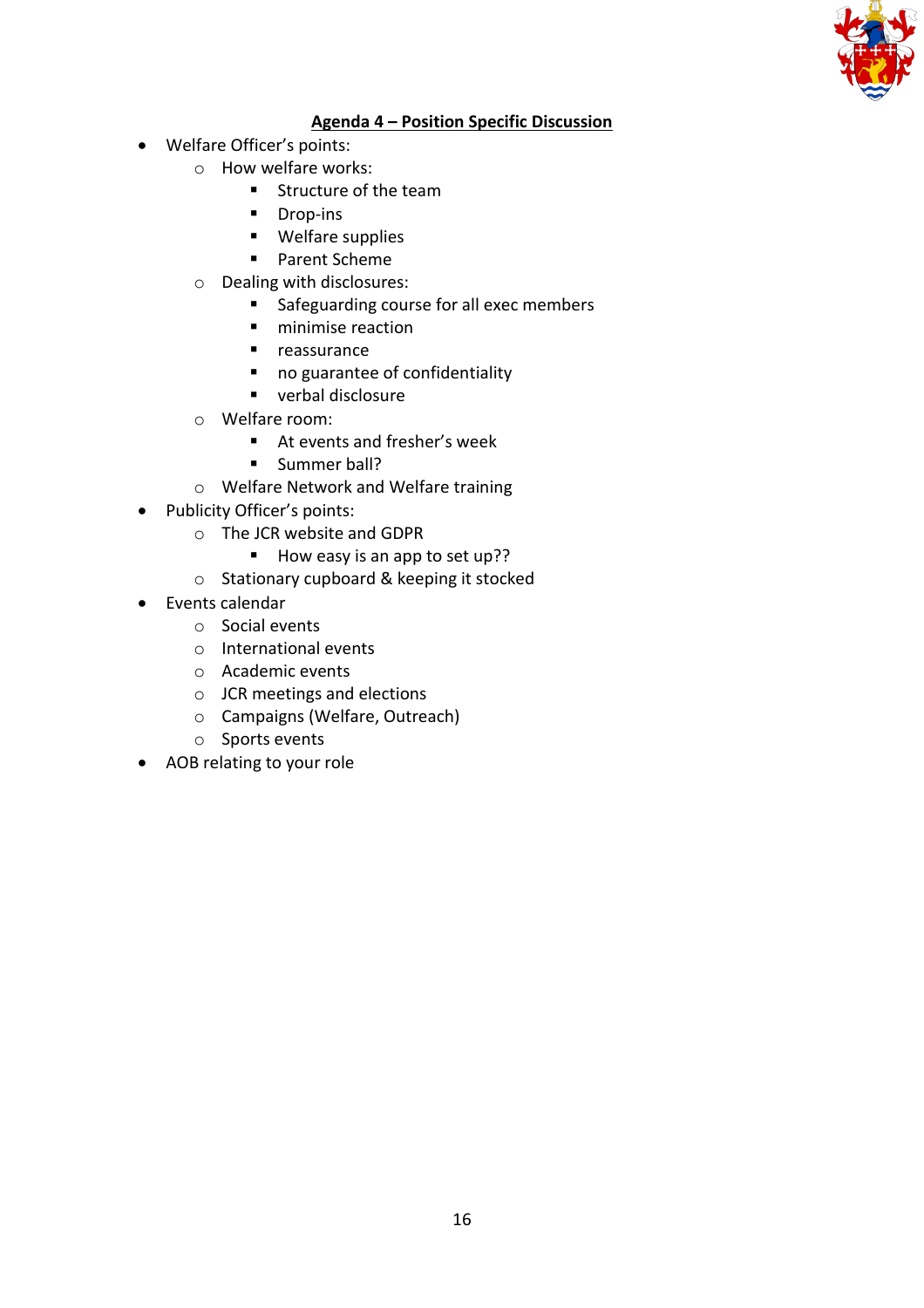

# **Minutes for Agenda 4**

# **Welfare Officer's points**

- How welfare works
	- o WO with 2AWO + 2POC (remaining positions to be filled)
	- o Drop Ins
	- o Welfare supplies
	- o Parenting scheme
		- Old days: everyone got a parent, and they would mentor you
		- New days: Mostly ready to go (academic + pastoral) just need college officers approval
	- o Welfare Issues
		- If anyone comes to you about Welfare, unless they are at risk or going to hurt themselves/others, keep it yourself. If need be, go up to either president or Hannah (it will be anonymous).
		- Can't promise this conversation is confidential. You can say the only people that may here are president or Hannah Martin
	- o Freshers week
		- Welfare room is often readily open (WO to advertise to freps when open) for both freshers and freps
		- If lacking a welfare team, exec if welfare trained can run drop ins
	- o Welfare communities support
		- Roughly once a week someone from another college can run a drop in (so people might open up to a 'stranger person' who might not know who your friends are
	- o Welfare training is once a term
		- So every member of the exec can also be trained during freshers week

# **Publicity Officer's points**

- JCR website and GDPR
	- $\circ$  College wants to update website with more multimedia => Get more personal connection
	- o GDPR training to protect anonymity of students => People with access to the mailing lists need the training
- App
	- o Play around over Summer
- Stationary cupboard
	- o Publicity officer's job to make sure its fully stocker (same with printing facilities)
	- o Let Roshni know when something needs to be ordered for restocking
	- o Make sure we sign out things borrowed and used from exec office

# **Events calendar**

- Social events
	- $\circ$  Janice decides when events are
	- o June Events
		- Events happening in June:
			- Trevs Day
			- Summer Ball
			- Trevs Stock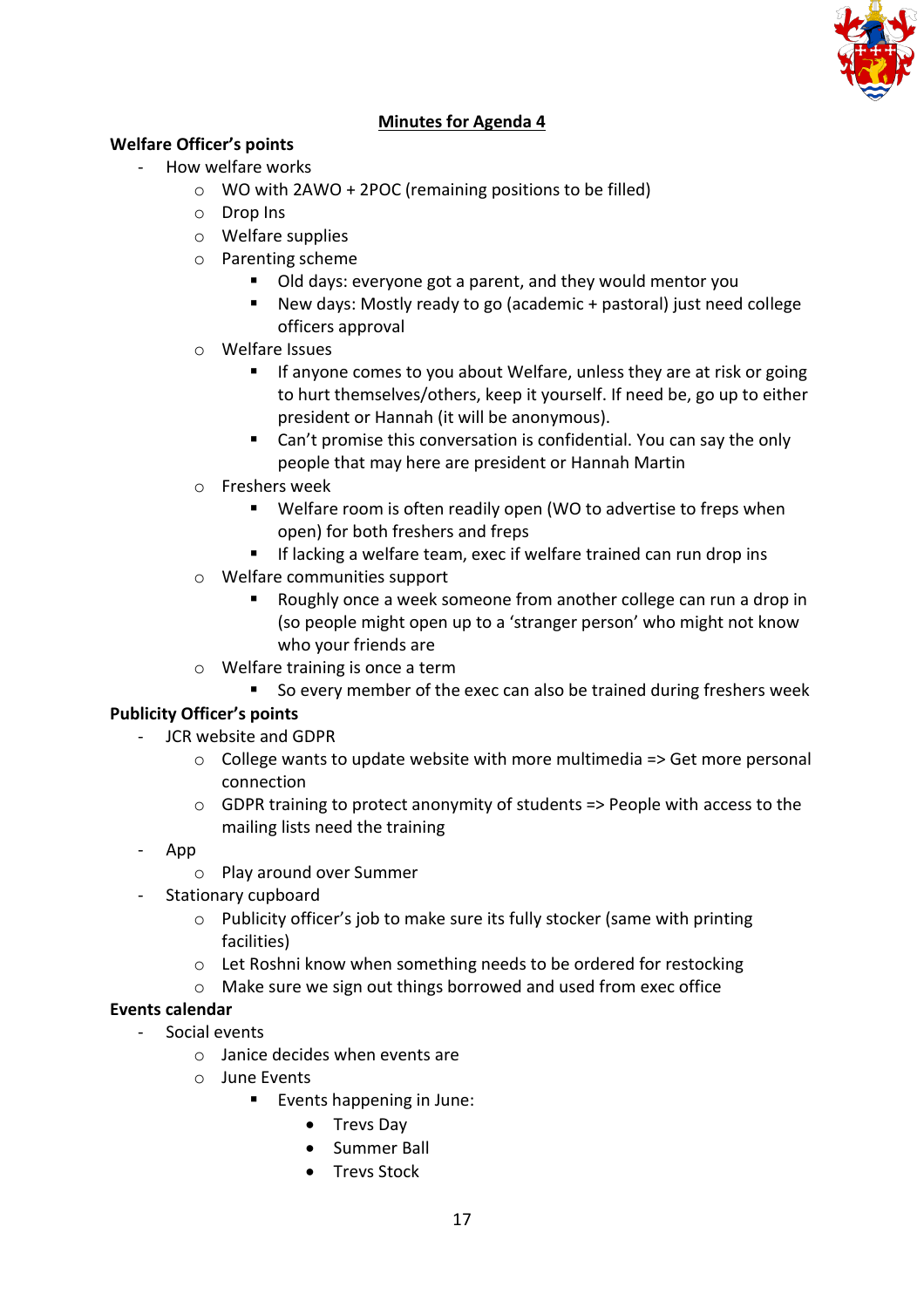

- Blackpool Trip / Newcastle Trip
- International Events
	- Eurovision
	- International Cultures Day
	- Language Café
- Academic Events
	- Trevs Talk
	- Awards
- JCR Meetings
	- 1 meeting (nominations / meetings / results)
- Campaigns
	- Beach volunteering

# **AOB**

- Drop Ins
	- o A room to yourself for 2 hours, more people come during stash available
	- o People often come to:
		- Borrow things (camp beds, air mattress)
			- Recommend to set up bed as soon as they get it and return the pump asap
			- Deposit: Railway card / house keys / credit or debit card etc. to be taken (something they would want in return)
				- o Name, dated and labelled in envelope
				- o Put into the safe
			- Sign out of the book
			- Payments
				- Only 1 card machine working
				- Card / Cash payment then take note every single detail about them (name, date, time etc. !!)
	- $\circ$  4pm 6pm is the ideal time
	- o Welfare Drop In != JCR Drop In
	- o Drop In Timetable
		- If we fill it in time, we can have a timetable on the door for the week
		- Advertise on Trevs JCR or your role instagram
- Room house keeping
	- o Stash
		- After the two week period, stash will be placed in cupboard so cleaned
	- o Events
		- After events and things, once event is finished, please return everything back to the social garage ASAP
		- **E** If leaving anything in the office, place it in your designated box
- **Minutes** 
	- o If discussing personal issues / names
		- Retract details that allow a specific person to be identified from the minutes in such case
	- o Keeping a record of everything we do
- Email lists